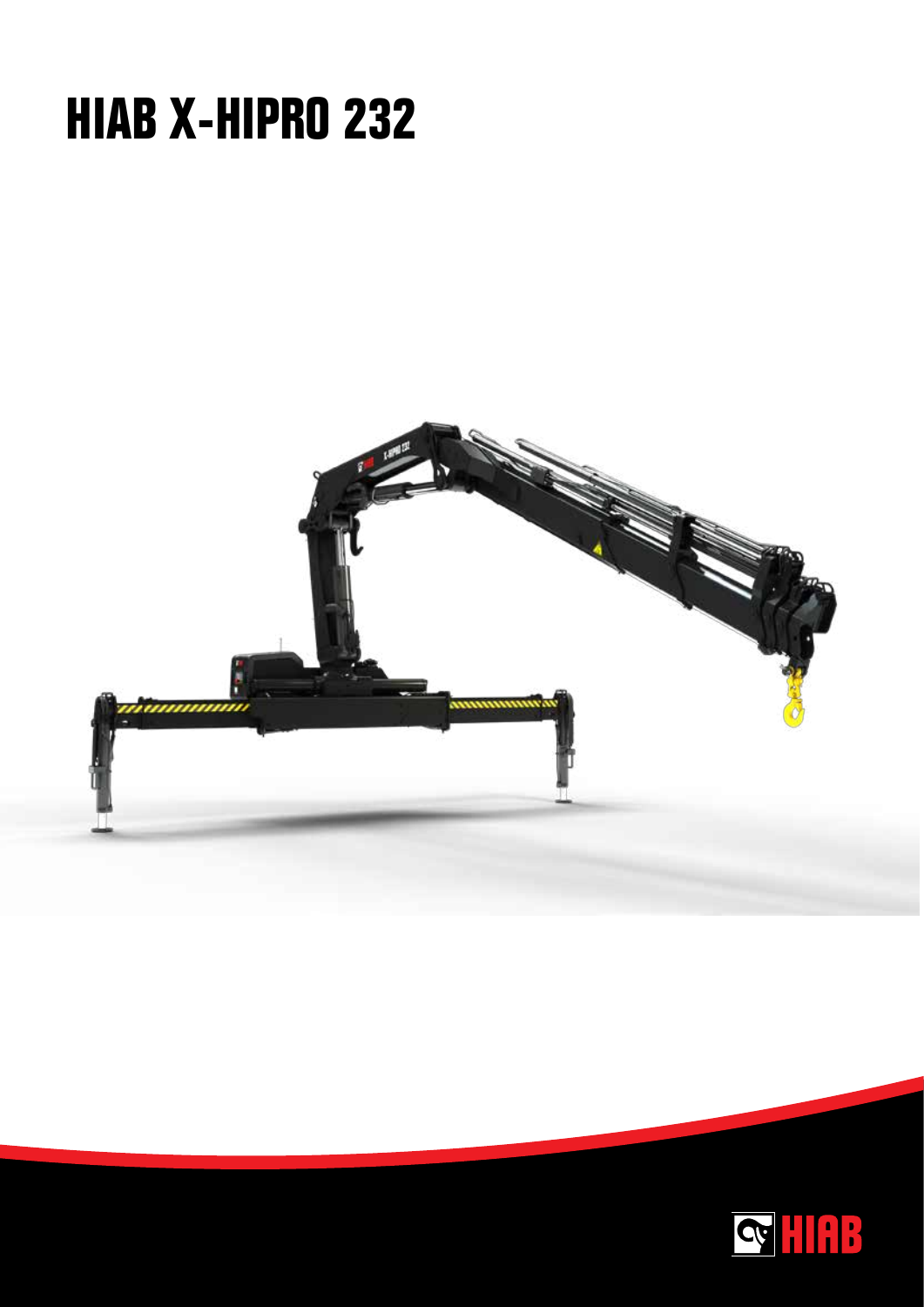## **HIAB X-HIPRO 232 BASIC DATA**

| <b>BASIC DATA</b>                                           |                  | X-HiPro 232 E-3 X-HiPro 232 E-4 X-HiPro 232 E-5 |               | x-HiPro 232 E-6 |
|-------------------------------------------------------------|------------------|-------------------------------------------------|---------------|-----------------|
| Mdyn                                                        | 249 kNm          | 249 kNm                                         | 250 kNm       | 250 kNm         |
| Lifting capacity (kNm)                                      | 186              | 181                                             | 177           | 174             |
| Lifting capacity (tm)                                       | 19               | 18,5                                            | 18,1          | 17,7            |
| Lifting capacity (ADC) (kNm)                                | 203              | 199                                             | 194           | 191             |
| Lifting capacity (ADC) (tm)                                 | 20,7             | 20,2                                            | 19,8          | 19,4            |
| Outreach - lifting capacity, standard (m-kg)                | $<$ 5 900        | $3,5 - 5800$                                    | $3,6 - 5500$  | $3.6 - 4900$    |
|                                                             | $4,7 - 4400$     | $4,7 - 4300$                                    | $4.9 - 4050$  | $4,9 - 3950$    |
|                                                             | $6,5 - 3100$     | $6,5 - 3000$                                    | $6.6 - 2.850$ | $6,7 - 2700$    |
|                                                             | $8,5 - 2340$     | $8,5 - 2220$                                    | $8,6 - 2 100$ | $8,6 - 2000$    |
|                                                             | $10,5 - 1880$    | $10,5 - 1760$                                   | $10,7 - 1620$ | $10,6 - 1520$   |
|                                                             |                  | $12,6 - 1460$                                   | $12,8 - 1320$ | 12,7 - 1 220    |
|                                                             |                  |                                                 | $15 - 1120$   | $14,9 - 1020$   |
|                                                             |                  |                                                 |               | $17,2 - 870$    |
| Outreach - lifting capacity, manual extensions<br>$(m-kg)$  | $12,7 - 1500$    | $14,9 - 1160$                                   | $17,4 - 560$  | 19 - 420        |
| Hydraulic outreach, standard (m)                            | 10,6             | 12,8                                            | 15,1          | 17,3            |
| Hydraulic boom extension(m)                                 | 5.9 <sub>m</sub> | 8,0 m                                           | 10,2 m        | 12,4 $m$        |
| Outreach, manual extensions (m)                             | 0                | 0                                               | 0             | 0               |
| Lifting height above installation level, hydr/man. (m)      | 13,1/15,3        | 15,2/17,5                                       | 17,6 / 19,9   | 19,8 / 21,6     |
| Rec. oil flow (I/min)                                       | $60 - 200$       | $60 - 200$                                      | $60 - 200$    | $60 - 200$      |
| Working pressure (Mpa)                                      | 34,5             | 34,5                                            | 34,5          | 34,5            |
| Oil in tank (I)                                             | $92 - 200$       | $92 - 200$                                      | $92 - 200$    | $92 - 200$      |
| Tank capacity (I)                                           | $0 - 235$        | $0 - 235$                                       | $0 - 235$     | $0 - 235$       |
| Slewing angle (°)                                           | 415              | 415                                             | 415           | 415             |
| Max slope viable at full capacity (°)                       | 5                | 5                                               | 5             | 5               |
| Slewing torque, gross (kNm)                                 | 28,3             | 28,3                                            | 28,3          | 28,3            |
| Slewing speed 80(°/s)                                       | 16               | 16                                              | 16            | 16              |
| Slewing speed (°/s)                                         | 16               | 16                                              | 16            | 16              |
| Lifting speed at standard hydraulic outreach (m/s)          | 1,8              | 2,1                                             | 2,5           | 2,9             |
| Height in folded position (mm)                              | 2 2 6 9          | 2 2 6 9                                         | 2 2 6 9       | 2 2 6 9         |
| Width in folded position (mm)                               | 2 4 8 5          | 2485                                            | 2496          | 2496            |
| Install space required with hose and pipe kit (mm)          | 1 0 5 6          | 1 0 5 6                                         | 1 0 6 2       | 1 1 6 6         |
| Crane in standard version without stabiliser system<br>(kg) | 2 1 2 0          | 2 2 6 0                                         | 2 3 8 0       | 2 5 1 0         |
| Frame attachments (kg)                                      | $40 - 65$        | $40 - 65$                                       | $40 - 65$     | $40 - 65$       |
| Stabiliser system (kg)                                      | 271 - 428        | 271 - 428                                       | 271 - 428     | 271 - 428       |

This table show one example of a model, and represents some of all options available. With the opportunity to configure your crane, we can provide you with a crane perfectly tailored to your needs.

Please contact your local dealer for more information and the exact data on the variety of options we can offer.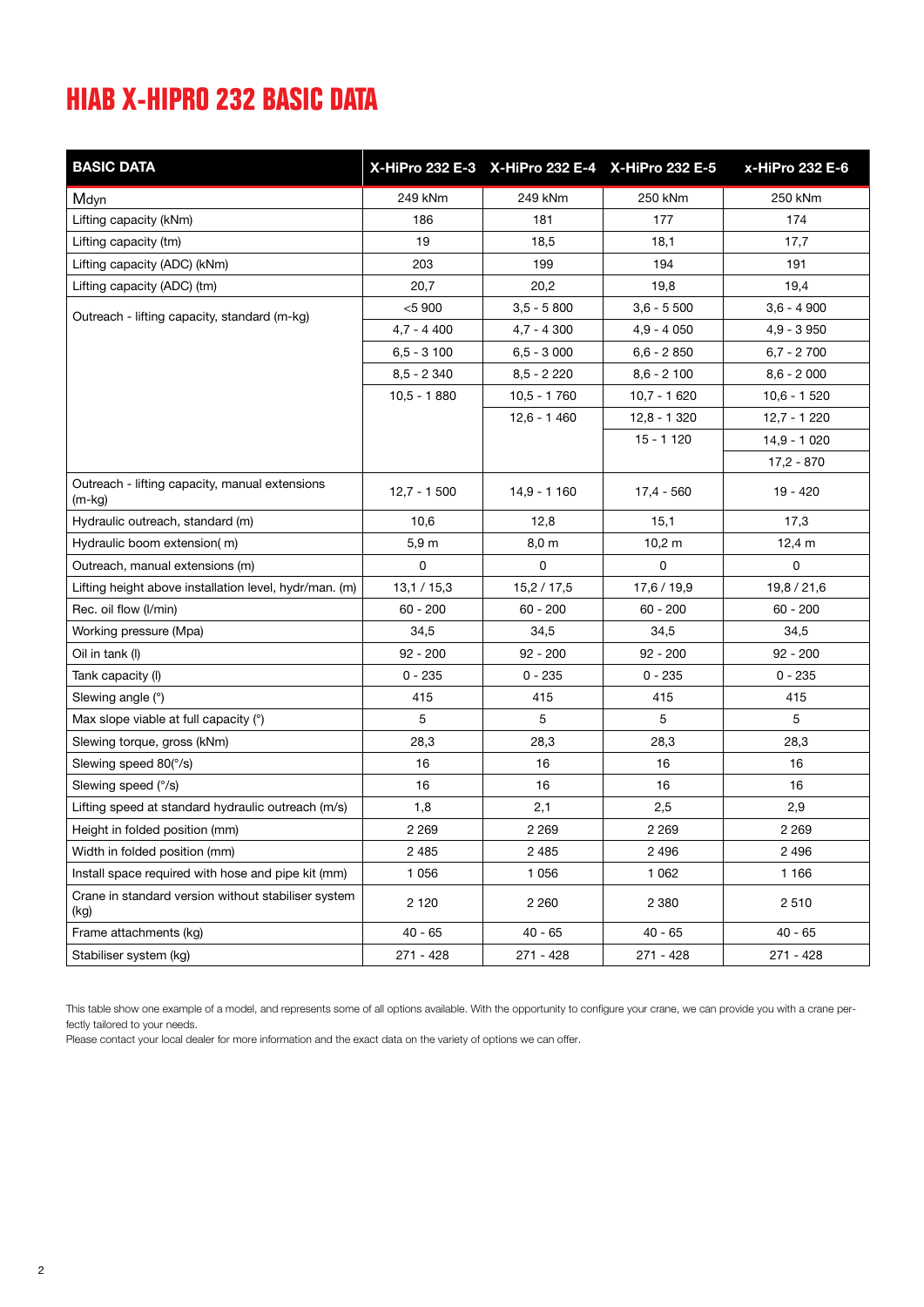



Min. 4900 Max. 17256